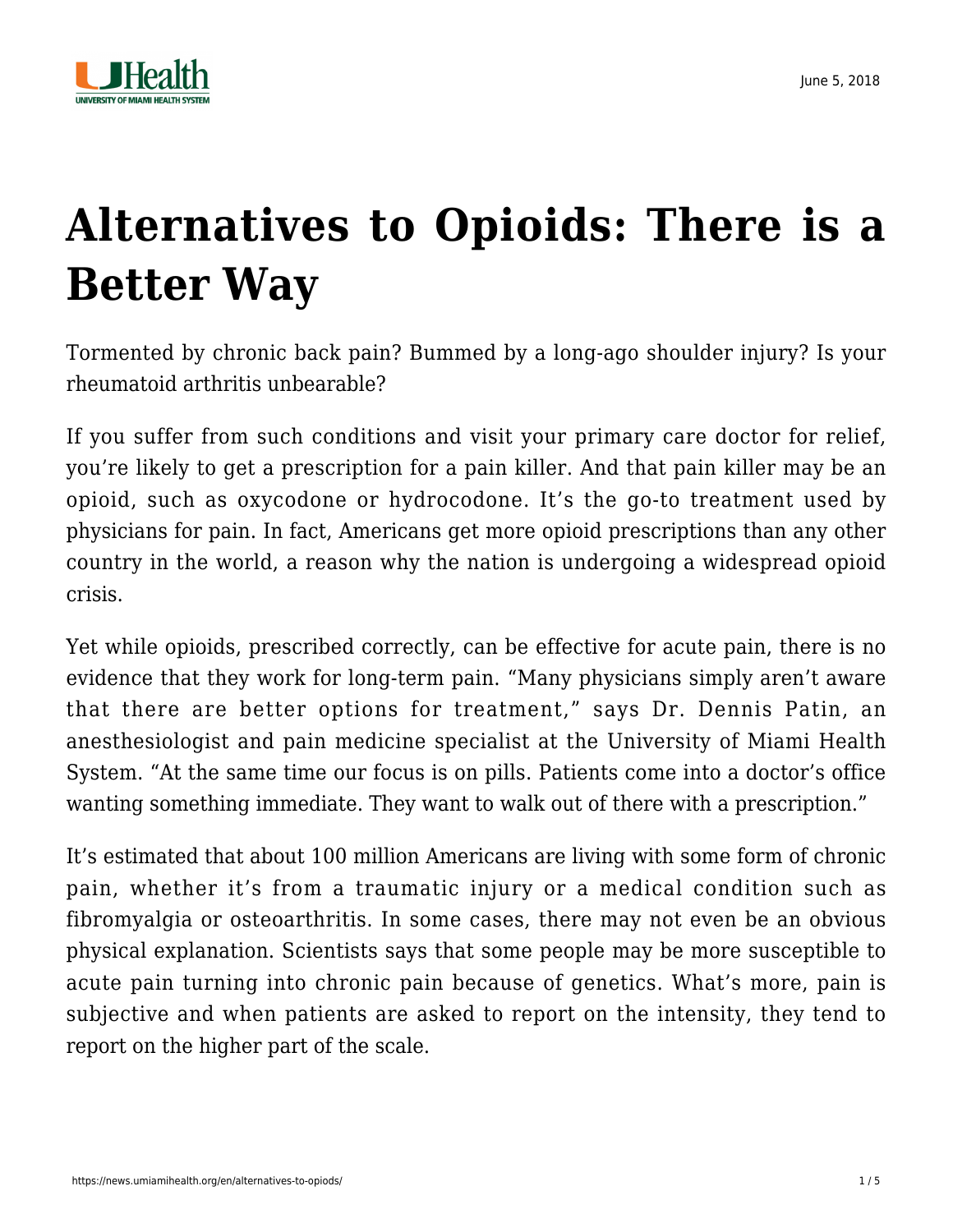

Regardless of the underlying reason, long term pain, with its distinct pathology, can be both physically and psychologically devastating. It even changes the nervous system, ultimately making the horrible debilitating feeling even worse. This, Dr. Patin adds, is one of the reasons why pain should be considered as a separate disease unto itself and its treatment and management as its own medical discipline.

*Changing the way the medical community treats pain, however, can be difficult.*

# **"Pain is more complicated than cancer, but we're in pain treatment where we were with cancer 100 years ago," he says.**

Confounding treatment options is the fact that we don't completely understand the many facets of chronic pain. Researchers posit that there are multiple pathways that lead to pain and so far it has been impossible to identify which individual pathway may be responsible for a person's hurt.

## **For decades, opioids were considered a good treatment option and rather harmless.**

A 1980 letter to the editor from a physician in the New England Journal of Medicine concluded that the possibility of narcotic addiction in hospitalized medical patients was almost nil, with only four documented cases among almost 12,000 patients who had no history of addiction.

Now, however, we know that opioids are highly addictive — enough for dependency to kick in within a few days — and they can suppress a patient's ability to breathe. Because tolerance builds up quickly, patients have been known to turn to other illicit drugs for a fix. More than 500,000 deaths were blamed on opioid use between 2000 and 2015, according to the CDC. And in 2016 drug overdoses killed 63,632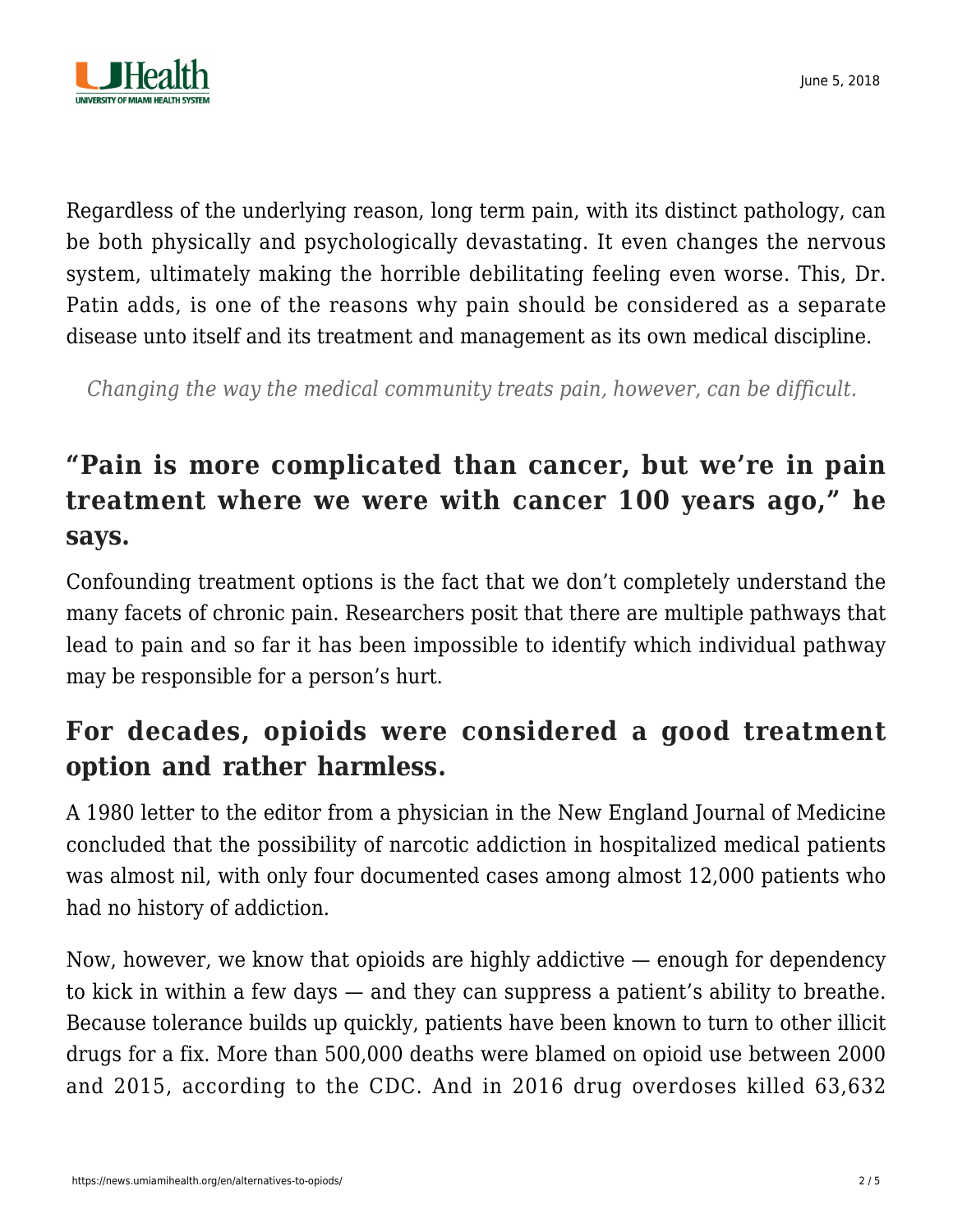

Americans, with nearly two-thirds of these deaths involving a prescription or illicit opioid. It is estimated that the national opioid crisis claims 175 lives a day nationally and 15 lives a day in Florida.

A recent study published in JAMA Network Open found that it's young adults who have been the hardest hit by the epidemic, with 20 percent of the age group involved with opioids. In 2001 that was only four percent.

#### **There are many factors affecting the opioid scourge.**

These include lack of training among doctors, a lack of assessment tools and prescription drug monitoring databases, as well as heavy promotion of the drugs by the pharmaceutical industry. To counter the alarming trend politicians and health care providers have been working to stem the wave of opioid misuse.

In 2016 the CDC released its recommendations, directing doctors to try nondrug treatment and non-opioid treatments first before adding opioids. That same year the U.S. Department of Health and Human Services also issued a "National Pain Strategy" that dovetails with the CDC recommendations, calling for treatments that include alternative therapies as well as treatment that takes into account the mental and social concerns of a pain sufferer. These efforts, Dr. Patin says, have helped lead to a 20 percent reduction of opioid production, with another 25 percent reduction expected this year.

# **A public health emergency**

On the legal front, last fall President Donald Trump declared a public health emergency, ordering federal agencies to allocate additional funds to combat addiction — more than 2.5 million Americans abuse prescription opioids or heroin, according to the American Society of Addiction Medicine — and Florida Governor Rick Scott earlier this year signed a law that curtails opioid prescriptions to a 3 or 7-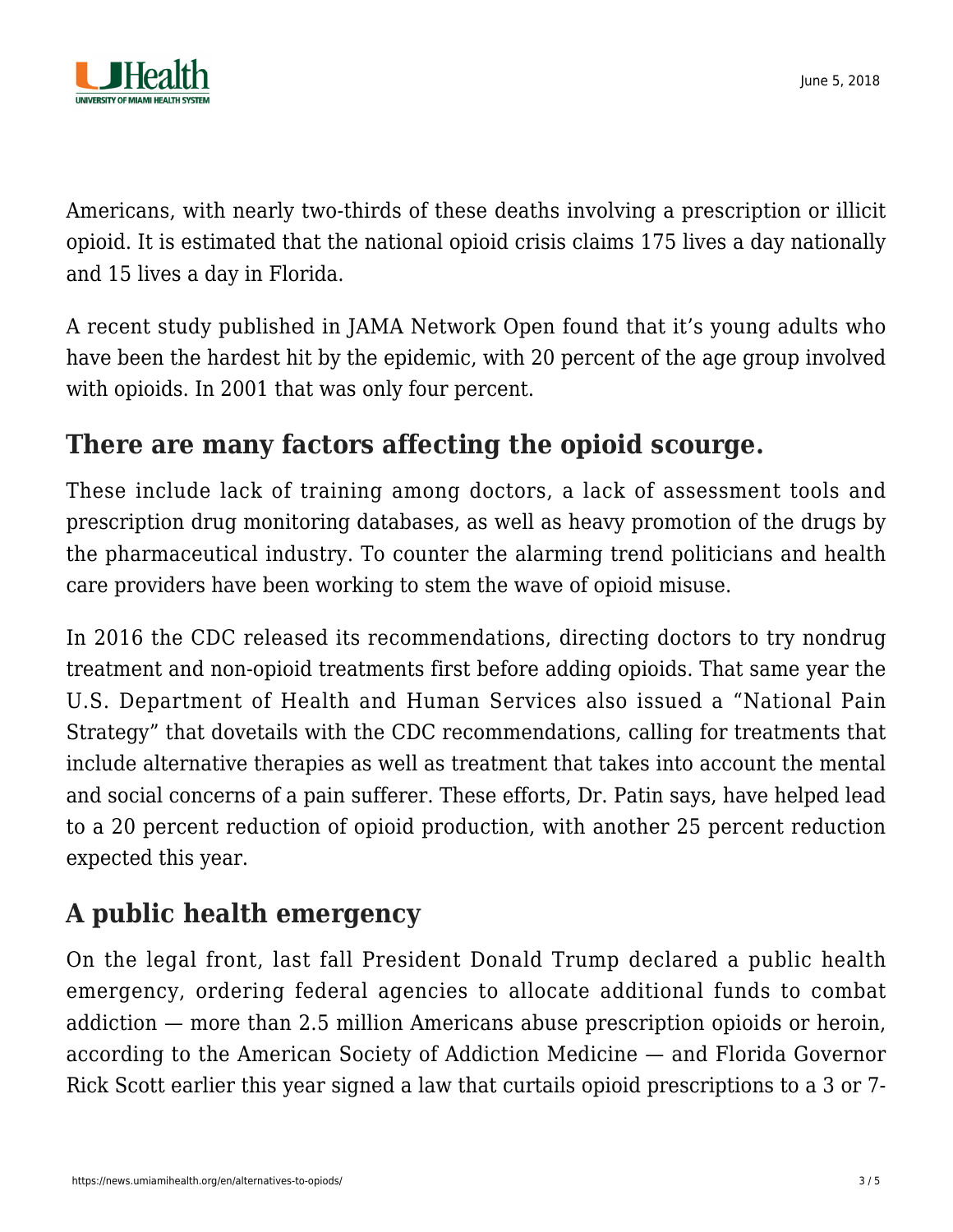

June 5, 2018

day limit, exempting patients with cancer, terminal illness, in palliative care or suffering from a trauma with severity of 9 or above. In May six states, including Florida, sued an opioid maker alleging deceptive marketing of its drugs. Other cities and counties have filed similar suits.

These measures alone won't solve the problem, however, since "drugs tend to fall into the wrong hands, whether they're borrowed or sold or stolen, and humans have been known to look for drug-induced adventure," Dr. Patin points out.

Nevertheless, he and his colleagues are on a mission to educate both fellow physicians and the public about alternatives to opioids to treat chronic pain.

"We're moving away from pain scores to functionality," he says. "What can patients not do, what do they want to do and how can we get them where they want to be."

To achieve this, Dr. Patin works on various levels. For chronic pain, Dr. Patin recommends visiting a pain specialist who will prescribe interdisciplinary treatments to deal with pain's diverse effects on the body and mind.

"For many, seeing a legitimate pain management specialist who actually recognizes that the pain is not in their heads can be a relief," Dr. Patin says. "Finally, somebody has listened to them, somebody has given them hope."

Most of the time he doesn't prescribe medications, though non-opioid analgesics are a good option. "I offer procedures and interventions."

When he describes medications, he favors acetaminophen (Tylenol), nonsteroidal anti-inflammatory drugs (NSAIDs, such as Advil, Aleve and Motrin) and muscle relaxants.

He's not against prescribing opioids, but only under very strict conditions: for acute